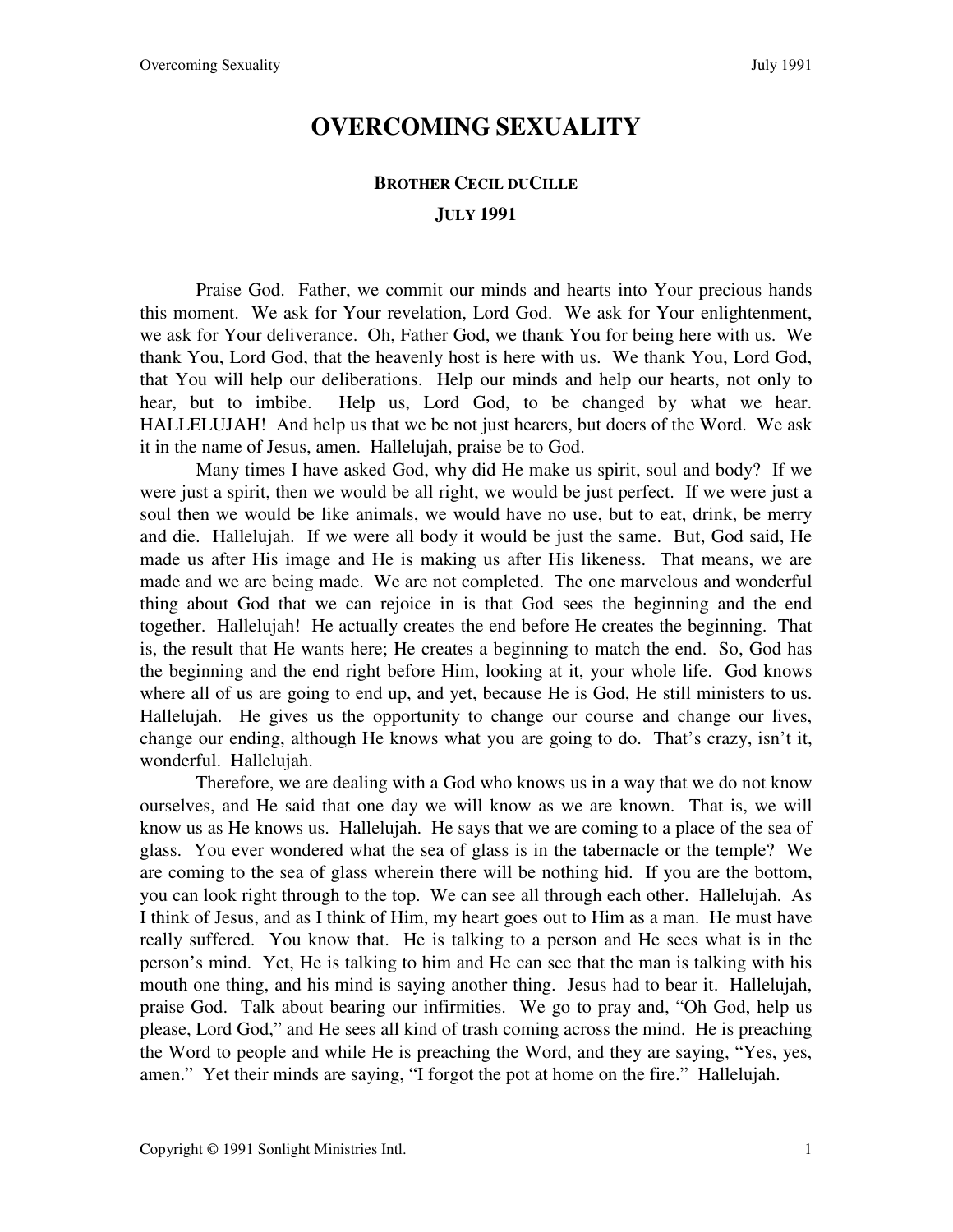God showed me that the men He has called are prone to distractions, are prone to being turned off track because of the various cross influences that are washing over us night and day. HALLELUJAH! Can you see the fragility, can you see how fragile we are in the presence of a God who knows all things? Then I went and said, "Thank you God, thank you that you did not tell me what tomorrow will be. Thank you that I am foolish, and don't know what next year is going to bring. Because I would start suffering from this year for the suffering of next year. I would start suffering today for the suffering of tomorrow. But, today, I am glad, because I am ignorant." Hallelujah. But, God is glad, not because of tomorrow, but because of the end. Hallelujah.

 When God made Adam, He said, "It is good." (Genesis 1:31) He looked at him and His heart rejoiced, "This Adam is good." He made him good. He knew that the man was going to fall the next day, but He didn't tell Adam. He was just being good with him, and Adam was just rejoicing and being good. Do you know why God rejoiced at the goodness of Adam? Because, at the end, He saw the Adam at the beginning and He saw the Adam at the end, and there was an improvement and greater, and He said, "It is good!" He didn't care too much about what happened in between. Hallelujah, for the Adam that God made is good.

 John saw all of us sitting here. John said he looked at the company of the overcomers, and they were all worshipping the Lord. Hallelujah. He saw you before you were born and you were worshipping the Lord. God said, "It is good." Let them be birthed. So we are born in various different circumstances. Some of us in darkness over here. Lord, when I think of the night, my soul in the past. It was so dark, it was so terrible, it was so hopeless, yet God said, "It is good." Hallelujah, for God saw the end of it. Although I cannot see the end of it, I am rejoicing in the end of it, for I know that God is seeing it.

 He said that all them that He called, He what? He perfected. He said He called you because He already perfected you. He knows what you are going to go through. Hallelujah!

 Today, we are up against the greatest battle of the church up to this point. I believe there will be no greater, when we overcome. The reason is that we are just a few years from the end of this age. According to my understanding, by the end of this age, Christ must come forth. Walk and talk in human flesh and blood, hallelujah. Walk on the streets of this city, and bring forth the glory of God. Mankind must see God walking through men! Hallelujah, hallelujah! This is the promise. After these days, He said, I will plant my law in your inward parts, and ye shall be my people and I'll be your God. Amen. That promise was made to Israel! As God engrafted us into this Israel, we became a part of the promise. So God must, I say, God must bring forth this thing on earth before He finishes the job! He cannot finish this age until He has brought this thing to pass. God must be God, and we must be a kingdom of priests, a holy nation, a royal priesthood, and a peculiar people unto God. You are not satisfied with what you are right now, and I am not satisfied with what I am, and God is not satisfied! If you're not satisfied, God isn't satisfied either.

 So, brethren, we are at a place where God has shown us a problem. I gave this vision last night, but I will give it again for those who were not here. It is a very simple, short little vision. I was praying and I had this vision. We were traveling on a road that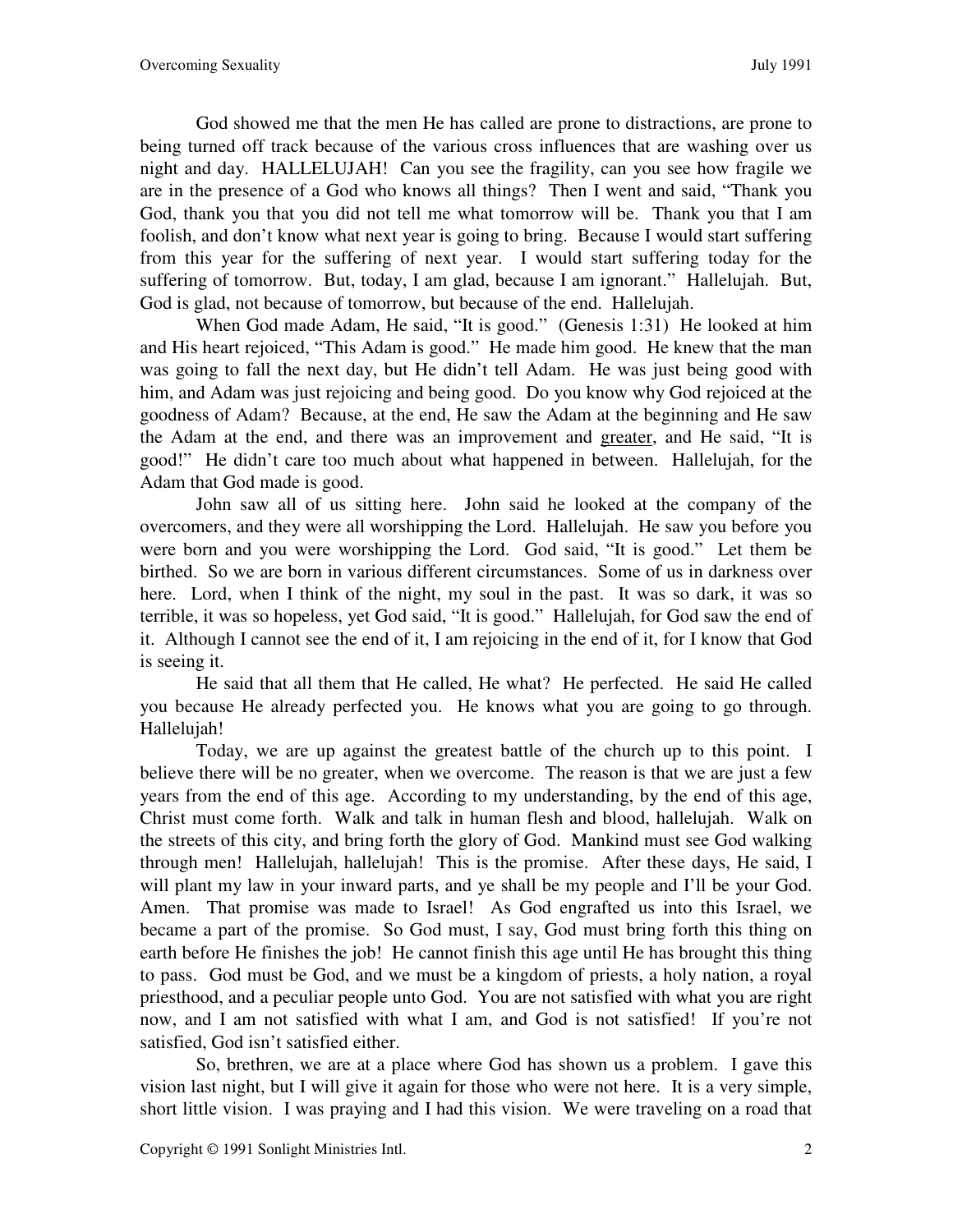ended, and there was no charted road to where we were going. We started going across fields and across woodlands and we were totally blocked by flood waters. Flood waters. The scripture said that Satan would cast out floods of waters from his mouth to drown the woman church. We came to a point to where we could go no further. God showed us that there is only one alternative, we had no choice, we had to go on higher ground. That was our only hope, because all the plain was covered with flood waters. We could not walk through the flood. We had to go on higher ground. As we started going up the side of this steep mountain there was a contour. You know, how they make roads on mountains. The contour on the mountainside. We could see that it might be a track that people would walk on before, but this was covered over with grass and weeds. Nobody walked there for a long, long time. Do you hear me, brethren? Nobody walked there. We are going into uncharted country. We are being led into a place where there is no compass to guide us. There is no road to guide us. The Holy Ghost in us is going to guide us. That is going to be our only way to go. Hallelujah.

 Turn with me to Hebrews 11 and let us look at the last two verses there, and see if this has some indication of what is happening. Verse 39, *And these all, having obtained a good report through faith, received not the promise:* You know what promise he is talking about? And I will walk in them and I will talk in them, and ye shall be my people and I shall be your God. They received not the promise. Verse 40, *God having provided some better thing for us, that they without us should not be made perfect*. In other words, these men overcame lions, they overcame all manner of evil that attacked them on earth. They were sawn asunder, some were killed in various ways. But none attained unto the stature of the overcomers that God must have in the end time! What must these overcomers do? Let's turn to Revelation12:7, *And there was war in heaven: Michael and his angels fought against the dragon; and the dragon fought and his angels, 8 And prevailed not; neither was their place found any more in heaven. 9 And the great dragon was cast out, that old serpent, called the Devil, and Satan, which deceiveth the whole world: he was cast out into the earth, and his angels were cast out with him.* This is a mystery, but let me explain this simple mystery for you. Hallelujah. You know that the Bible, the Word of God, was written in seven mysteries. These seals were broken to us one by one. This mystery that God is talking about is the serpent in heaven. He is talking about the serpent occupying this body, this heaven that God must live in forever. God must walk in it, and God must talk in it, and God must reign in it. Hallelujah.

 I heard you singing, and when you sang songs about Jesus Christ being King and reigning, King Jesus reigning upon His throne. Did you notice, Brother Jerry, that there was life? Hallelujah! Why do you think there was life? This is the word that God is saying to us. That He wants Jesus Christ alone to reign in this kingdom, and we must get the devil out. The devil must be cast out! He said He's going to send the mightiest force in heaven. Michael, the archangel, will come down, not will but **IS** here, hallelujah, helping us in our infirmities. Helping us to overcome the mighty devils that have been let loose, which were bound before but are now loosed and are giving us the hardest battle that mankind ever faced! Hallelujah.

 These devils have studied humanity. For six thousand years they have been studying man's psychology. What is man all about, how does he function? They studied our biological function, hallelujah, and they work, believe me, brethren. The devils work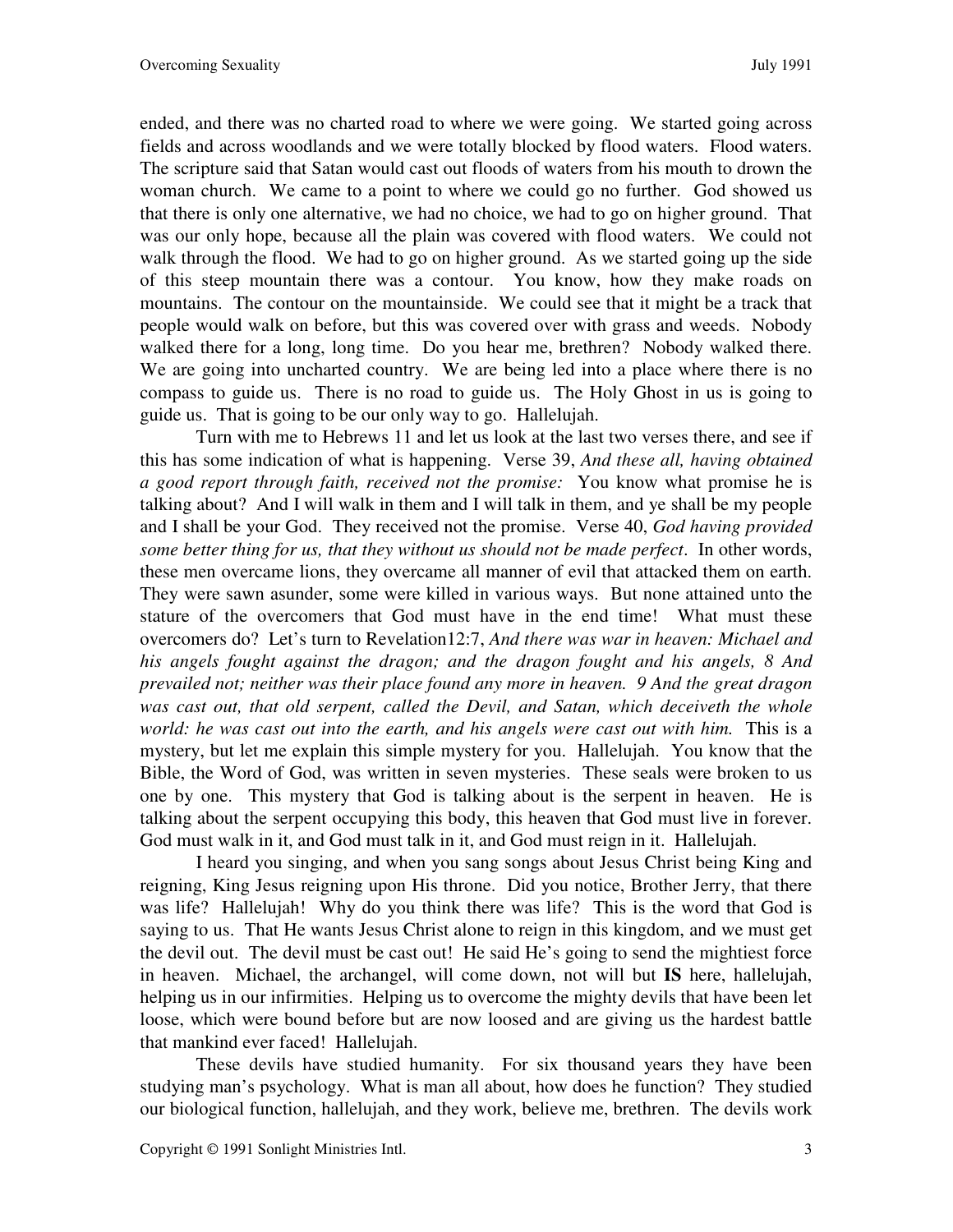to upset us biologically. They work on our hormones. You better believe it. If they know you can be caught this way, this is the way they concentrate. For years and years, this has been what we call the trump card of the devil. Now you know, when you are playing cards and you play your trump card, you lose it. Amen. You either become a winner or a loser at that point when you have played your trump card. Now, the devil is playing his highest card. He is playing his trump card and he is about to lose it. He is going to lose it with some of us, but unfortunately, he's going to win with others.

 Whenever you have a vision of the spirit that is disturbing the church at this time, you will see this spirit like a snake, a serpent. I don't know, anybody here ever seen that vision of a serpent? The serpent wraps and it generally wraps the person around his waist downward. This is a reason. If I were talking to a crowd in Africa, immediately you mention the serpent, they know what you are talking about. You're going to talk about sexuality. You are going to talk about those human passions that have not been controlled. They know it, they know it.

 I notice here they have a film that they show the children, and they call it The Little Mermaid. Some of you Christians let your children see this thing. Little Mermaid. It's no little mermaid at all, that is the symbol of the satanic spirit that rules over a great part of the world. Hallelujah!

 The overcoming, the overcoming that we must do at this time is in this body. Let me draw here. Here is God the Father. God the Son. The Holy Ghost. My Spirit. In other words, I am drawing the chain of command that makes the human. Yes, we have God the Father coming through Jesus Christ, through the Holy Ghost, through man's spirit to his soul and to his body. Now, if you'll notice what I am trying to show here is that God the Father sent Jesus Christ the Son. The Son came and applied the Blood to my soul. Now here is the problem, breaking through that veil that is between my spirit and my soul. There is a problem right there, between the spirit and the soul that God is trying to break through. Now, He must minister to my mind, but the world is ministering to my mind, the carnal realm is ministering to my mind. My mind is being bombarded by all these things. Let me tell you something, brethren, your body does not function because it is biologically in order. Your body functions because your mind tells your body what to do. I was speaking yesterday to some of the brethren about one day I was welding a pipe and my mind was far away. I put down the hot welding iron and put my finger on it. My mind was so far away that I smelled flesh burning, and all of a sudden I realized that my finger was burnt, horribly burnt until it was crisp. Immediately out of my mouth came, "I shall not feel this, in the name of Jesus, I shall not feel this!" And I didn't feel it. So, I was running into the room to my wife to show her how my finger was so badly burned, and yet I wasn't feeling any pain. It was because of the Spirit of God, and when I did so with the finger to show her how burnt it was, I was ashamed. The finger was totally healed, no burn at all. That was a symbol to me of what the power of Christ working through your mind could do. Hallelujah.

 The mind is on top of the body, therefore the sins of the body are not coming from this body here. It is coming from the way you think. Hallelujah! I don't intend to preach this message fully. I just want to give you an idea. I want a response from the brethren here after I'm done with what I am saying. Satan discovered the function of the human body and the human being, and he decided that what he was going to do was to get us to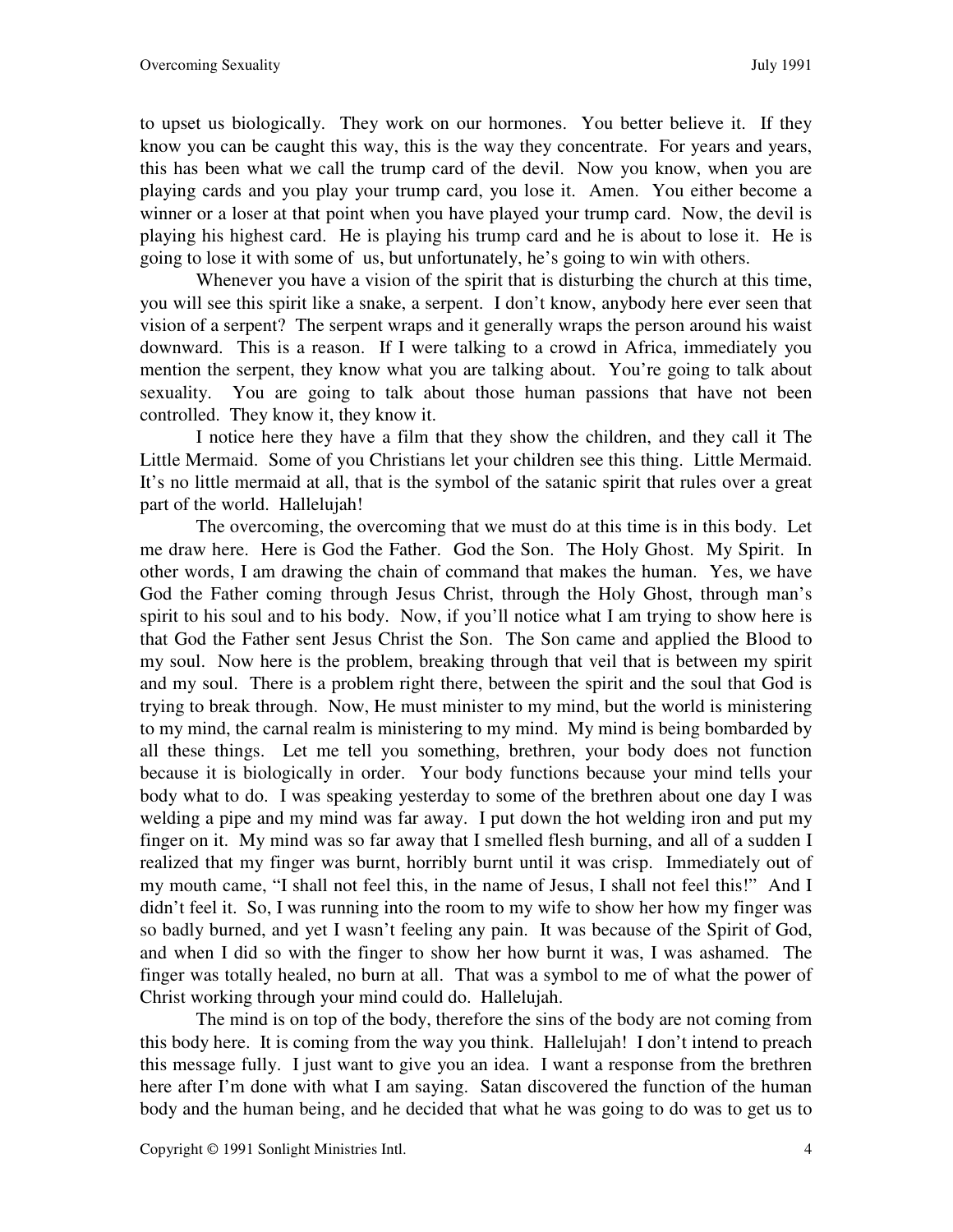think a certain way. If he could get you to think a certain way, then he would get you to do what he wants you to do. So, in the world we began to think a certain way. The thinking of the man of sin is that he becomes a sexual creature. His wife becomes a thing to be used. I am not saying that some women are not like that. But, I am talking about, if the men take the lead in anything, they are going to make a difference, for the women cannot overcome this situation alone. People who get married have certain ideas planted in their minds. "I'm marrying so that I can have a picnic, so that I can have a ball, that I can live morning, noon and night." You know what happens? You find that you are talking to a person and something is in their mind apart from what you are saying. He wants to get home. Why does he want to get home quickly? Because he has something in his mind that he wants to go and have a good time with his wife at home. I am talking about Christians! You see, what shocks me is that God revealed to me that Christians are involved in sexual promiscuity, just as the world. That Christians are committing sins in their lives as Christians, believing that they have a license to do that which should have been the world's business. Do you understand me? You notice that I am struggling? Hallelujah. I'm trying not to talk certain words, amen.

 The situation I have discovered among the brethren is that the men are dull. They are not leaders in the things of God. They are not coming forth as God leads men into righteousness, and into glory and into power. We are not marching upon the hilltop, because there is an image in our minds. Let's read about it. Turn with me around to Ezekiel 8:1. *And it came to pass in the sixth year, in the sixth month, in the fifth day of the month, as I sat in mine house, and the elders of Judah sat before me, that the hand of the Lord God fell there upon me.* What is he saying? Listen to what he is talking about. You read a chapter and the chapter said this happened on the sixth day, of the sixth month, of the fifth, you must know that it has a meaning. God is not going to waste words. He's talking about man, man, and ministry. Yes, he's saying it's the sixth day of the sixth month of the fifth, aah, the ministry. He's going to deal with the ministry. He said the elders of Judah sat before me. The hand of the Lord came upon me. It is like what I was telling you about Jesus. He is talking to His disciples and He sees house business rising up in their minds while He is talking to them. What a terrible thing it is, what a terrible thing it is. This is why God has not given us that clear vision that we could see through one another. You see, some of us would not have the strength. We would despise one another for what we are. Some of us only love one another because we don't know one another. Hallelujah. Some of us are only buddy-buddy, nicey-nicey because we don't know the thoughts that go through somebody's mind. Thank God we don't know it, but one day we will know as we are known, when things are purer. Amen, we can take it more. As it says here, verse 2 *Then I beheld, and lo a likeness as the appearance of fire: from the appearance of his loins even downward, fire; and from his loins even upward, as the appearance of brightness, as the colour of amber.* Even this says something to me. The appearance from the loins down, fire, and the appearance from here up, brightness. That means that God is showing you a picture of the problems that beset humanity from the very beginning until now. You believe me, it is a human problem. This is what God is going to bring a people to overcome! If this people doesn't overcome this, we're not going to make it. There is no way that the image of jealousy can stand in the temple of God at the north gate saith the Lord, and provoke God to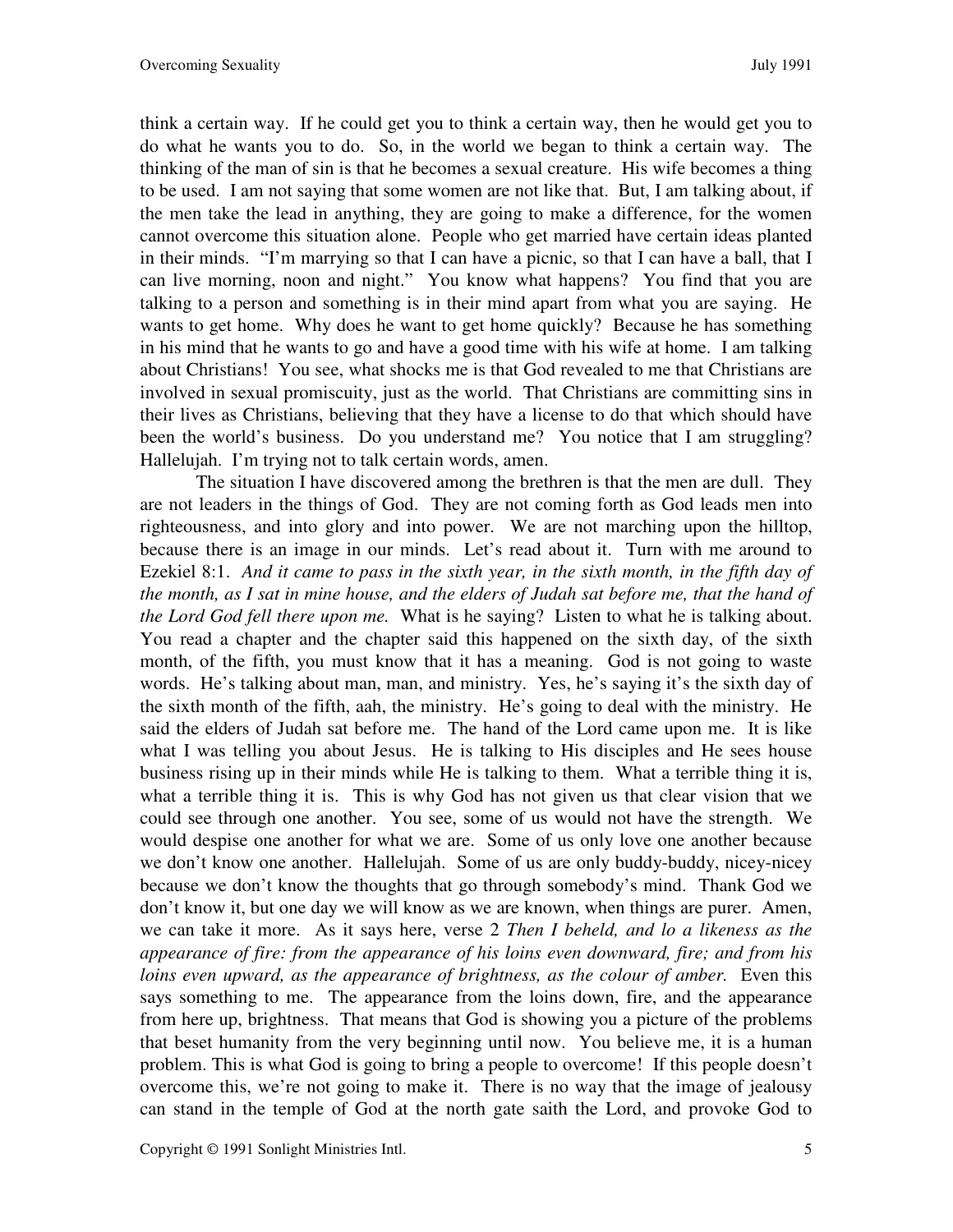jealousy, and Jesus Christ descend in the same temple! NO SIR! The image of jealousy is standing in the exact spot where Jesus Christ should be! Let's go on, maybe I'm jumping the gun a little. Yes. Verse 3 *And he put forth the form of an hand, and took me by a lock of mine head; and the spirit lifted me up between the earth and the heaven, and brought me in the visions of God to Jerusalem, to the door of the inner gate, that looketh toward the north; where was the seat of the image of jealousy, which provoketh to jealousy*. There is a provocation in us that is provoking God to jealousy. Hallelujah! Let's read about it. Verse 4 *And, behold, the glory of the God of Israel was there, according to the vision that I saw in the plain.* 5 *Then said he unto me, Son of man, lift up thine eyes now the way toward the north. So I lifted up mine eyes the way toward the north, and behold northward at the gate of the altar this image of jealousy in the entry.* Sitting in the entry gate of the temple, so that God cannot get in. Hallelujah, do we understand that? I am saying brethren, that there is a block in us as people. Those who are not married want to be married because they want to have a good time. They think of it in this way. Those who are married, are married and having a good time is number one in their minds. Very few of us, very few of us have Jesus Christ as number one. Believe you me, most of us have this number one thing that would crop upon us night and day. Night and day! It's like a worship, we worship Tammuz. Wait, wait, let's go on, I'm running ahead. Verse 6 *He said futhermore unto me, Son of man, seest thou what they do? even the great abominations that the house of Israel committeth here, that I should go far off from my sanctuary? but turn thee yet again, and thou shalt see greater abominations.* You see this image that stands in the doorway is preventing the Christ from coming into His temple. When we were young, we got married young, and God began to deal with us young. We got rid of that devil young. Somebody says, that is an old man talking to us. Hallelujah. You have never been an old man, and you don't know how old men feel. But, let me tell you how old men feel. Old men are worse than young men because they can't control it. They never did. If you never learned how to put this Spirit over this soul. Hallelujah! How to let the Spirit of God stand over your spirit, your spirit over your soul, your soul over your body, you are a loser! Because man was made to control himself!

 I used to do animal husbandry, and one thing you notice about animals is that they have a time. They have a time when they come on heat, amen, and you know that that is the time in the cycle that God has provided for them for the procreation of their species. Man has no time. Man has no time. His time comes in his mind. He controls his body, his life, his movement by his mind. If you let your mind loose and don't control it, you will be a person out of control. You will be taken by every wind of doctrine. Every devil that comes along will blow you his way. Hallelujah! You ask me, but how do I control it? You control it by suffering. Did you know that? You control it by suffering. You see the food and you say, I am not going to eat. I'm dying of hunger, but I won't eat because my mind says, I must not eat. Hallelujah, amen. When I was a young man this is the way I was trained by God to not eat sometimes. Any young man that does not fast and train his body to obey his spirit and his mind is a person who is heading for trouble. Hallelujah. You must be trained, there is no way around it! You must have food and refuse to eat. Amen. It's not every time that you feel for something that you must have it. You must tell this body, "You must obey me!" For God has put you in a position to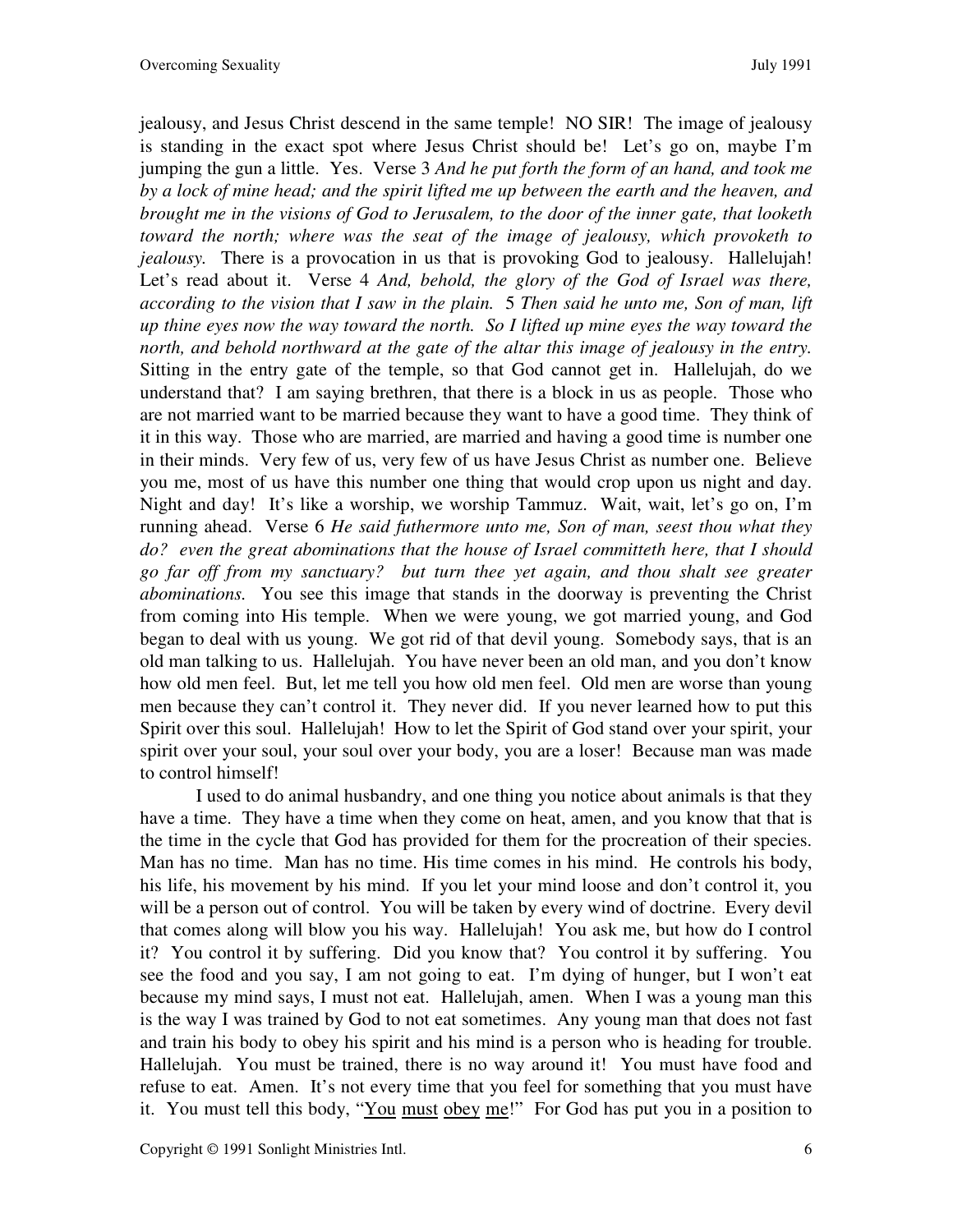control your body, hallelujah! If you're a glutton, the Bible says, when you get to the king's table, take the knife and put it to your throat, let us have a funeral. Oh, yes, do not eat when you get to the king's table, behave yourself. Let that mind control that body, for this body is a servant, and this servant must obey it's master.

 We go on. Verse 7 *And he brought me to the door of the court; and when I looked, behold a hole in the wall.* 8 *Then said he unto me, Son of man, dig now in the wall: and when I had digged in the wall, behold a door.* 9 *And he said unto me, Go in, and behold the wicked abominations that they do here.* 10 *So I went in and saw; and behold every form of creeping things, and abominable beasts, and all the idols of the house of Israel, portrayed upon the wall round about.* What is that? You say, "But I have no idols." May God Almighty help us, may God Almighty help us. What is it that is keeping you away from absolute surrender to Christ Jesus in all things? What is it? Where is your idol? I mean I can see idols here. I can see idols here. Just lift up your eyes in the Spirit and you will see the idols. Oh, praise be to God. I go out on the street and it is very simple to see the idols out there. The people put on clothes to dress like their idols. Oh, yes. You can easily pick them out. But the church people have a time to cover up, especially when they come into service, and you don't see their idols very easily. But, if you look in the Spirit, you can see the idols. What is it that is keeping you from walking perfectly in the Spirit of God, so that you have a satisfaction in your spirit that I have done the will of my Father! What is it? That's your idol! As you dig in the wall, you hear me, dig a little deeper in your wall, because you are the son of man now, you know. You are the son of man. You dig a little deeper in your wall, and you will see your idols. HALLELUJAH! You will know that some of these idols are so secretly placed that we never know them. Sometimes it takes somebody to come and smite you, before you will find out the terrible thoughts that can come in your mind. Hallelujah. Yes! Suicide, murder, all that. You wouldn't believe that you have those in you? Let somebody kill your child, let somebody do something to your child. Let somebody walk over you in the way that destroys your life. You will find all these wicked demons coming up in your soul. You didn't know that they were there before. Hallelujah, hallelujah!! God is speaking to these idols. He said he saw, but he had to dig in the wall and find a secret door. Amen. He had to dig in the wall and find a secret door, and God will always find a hole for you to start your digging. Do you hear me? God is opening a hole for you to start your digging. You cannot go where we must go if you do not do this thing today, saith the Lord! Hallelujah. Yes! Verse 11 And there stood before them seventy men of the ancients of the house of Israel, and in the midst of them stood Jaazaniah the son of Shaphan, with every man his censer in his hand; and a thick cloud of incense went up. 12 Then said he unto me, Son of man, hast thou seen what the ancients of the house of Israel do in the dark, every man in the chambers of his imagery? for they say, The Lord seeth us not; the Lord hath forsaken the earth.

 Don't think that we are safe because nobody else knows that we lusted over here or that we desired over there. Hallelujah, don't you hear me? It's all in your mind. I remember as a young man. One of the great testings that I received after I had told God to take my life, unless I was going to live holy, if He saw that I was not going to live holy, He must kill me now. I said, "God, I am going to give you a chance to kill me, I will neither eat nor drink water for 40 days, kill me!" Hallelujah. I'm talking about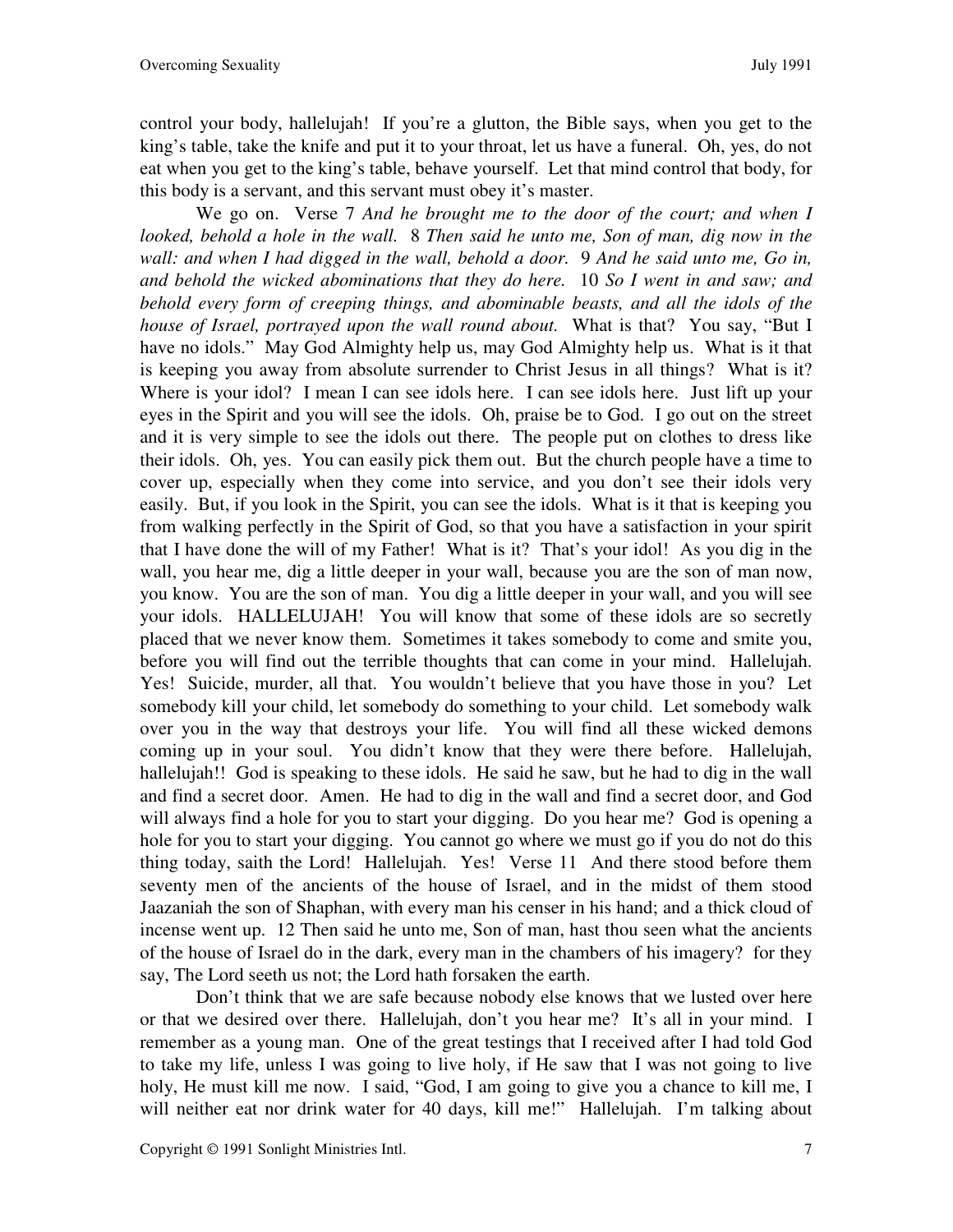people who mean business with God, whose life doesn't mean anything to them compared to gaining God! After that happened, and I felt now, God didn't kill me, as you might notice. Hallelujah. He brought me alive again, after this terrible ordeal. I went to bed one night and got up struggling in my sleep because something was choking me. I was struggling in my sleep. When I woke up I was still being choked, and still struggling. I found out that there was a girl on top of me. She had crept into the room, she had come in naked, got on top of me and held me. She felt that she could overcome me that way. The first thing that happened as I came to consciousness was anger. Why should she believe that I would cast away God for her! HALLELUJAH! Amen. I overcame that night, but I still lost the church and my name. You know why? Because a women refused is a savage creature. She went out and told everybody how she slept with me. I want you to understand that if you are in a condition where a naked woman could come in and take you, you are in a bad shape. You hear me? I know many of us are in that shape. Hallelujah. You have to get to the point where they cannot...that wouldn't phase you, that wouldn't affect you. You have to get to that point. That point can only be got to, hallelujah, if you allow Christ to come into your mind and to control your body, so that your body will not obey any other master but your mind! Hallelujah, do you hear me?

 It's peculiar. Satan can walk right into this building here this afternoon. We feel very spiritual, don't we? Don't we feel very spiritual? We're in the place of worship and we are praising God, and we're sons of God, and so and so. Satan could send a man in here and just open his hand and give you one good wallop, and put you clean out of the Spirit. Yes, you will be cussing in no time, you will be ready to kill him in no time. Satan comes in here and a man comes in and take up one of your children and just kick him and beat him, and Lord you lose it. You lose it. We must be above that! Hallelujah! We must be above that! We must be in the place where we can stand temptation and we can rebuke the devil and walk out unscathed! Hallelujah! If there is anything in your life that the devil can use to upset you, you are in trouble, because he is going to use it. One day, when he is ready for you, when his psychology tells him that you are vulnerable, he's going to use it. Do you understand me? In my youth, I used to be a fighter. I loved to box, loved to fight. I used to fight on the streets. Coming to Jesus Christ, the demon of fight still was there. I didn't get rid of it so easily. I discovered that I had this devil still, because I felt my ears getting hot when certain people disturbed me. You must notice these things about yourself. I said to God, "I can't live like this, I'm not living with this demon. I'm not going to live with this demon that my father had, that my father's father had. I'm not going to live with this, I don't want it." Hallelujah. I started fasting. No sooner had I finished the fast, a young man came up to my desk. I am at my desk working, and he is at his desk working, and I am telling him that he is not doing well at all. All of a sudden I see a fist coming towards my chin. See? He began to beat on me. Now remember, I don't remember ever losing a fight in my life, because I was wild. I never tried to get into fights, I always tried to get away from it, but if you once got into this fight, it was for keeps. This guy comes and he is just throwing at me. Then, the worst part about it was that he wasn't good. You know, I could know when a man is good, but he wasn't good at all. I decided that he wasn't going to hit me in my face because I wasn't too sure of me. You hear me? I wasn't sure of me. When he made a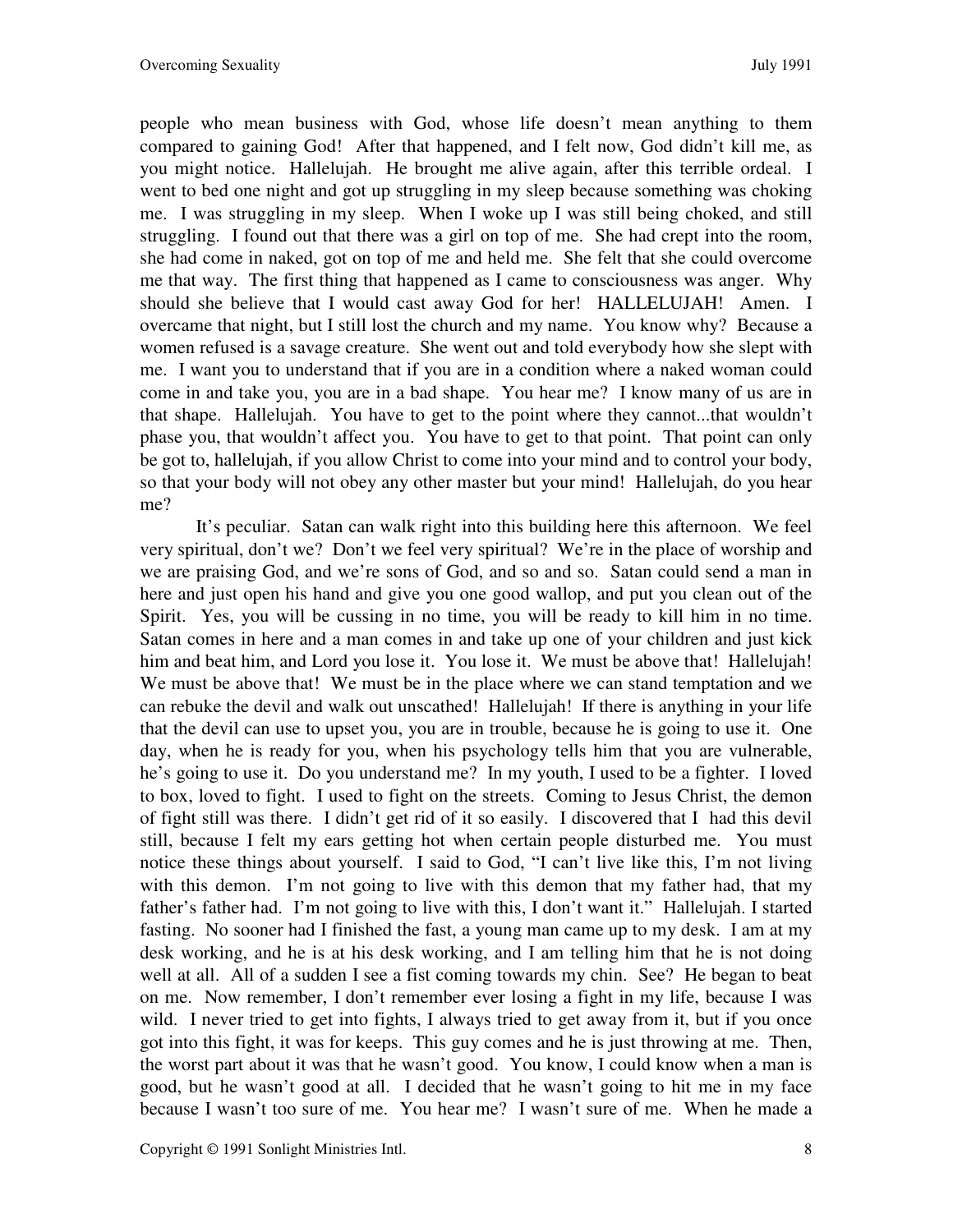blow at my head, I would move away and move away and move around, and didn't let him hit me. But he was driving into my body and I was praying, "Oh, God, don't let me hit him, oh, God help me." I won. Hallelujah! He finished beating and went to his seat. I didn't even report him, because if I reported him, I could fire him right away from the job. I didn't do him anything. I laughed, it was the first day of my victory. Remember now, after this, you are going to get hit. After this message, if you decide to stand, you are going to get hit! Because the devil came to God and said, "Now, the only reason why that servant Job is so good is because you haven't really allowed me to let loose on him. You let me get a hold of his children and see what he will do. He will curse you to your face." But God saw Job's beginning, God saw Job's continuation, God saw Job's end. So, He said, "Go ahead." Hallelujah! Satan, the mighty. Satan was an archangel, you know? Did you know that? The scripture said that he was among the stones of fire. Satan could not be a common, natural, ordinary man. He couldn't whip him. He tried everything. He put him down on his back for three years in ashes and sores, suffering for three years. He could not beat Job. He could not get Job to curse God and that was the thing. HALLELUJAH!

 Now, you have come. You have come and God says, you can overcome. Everyone of us here can overcome. Now, let's read a little more here, and then I'll give you some more here. So, it is in the chambers of our imagery, it is in our mind that the problem lies. Verse 13 *He said also unto me, Turn thee yet again, and thou shalt see greater abominations that they do.* 14 *Then he brought me to the door of the gate of the Lord's house which was toward the north; and, behold, there sat women weeping for Tammuz.* Women weeping for Aphrodite, women weeping for Tammuz. You know, Tammuz, this god of sex is the god that they weep for at Easter. I don't know if some of you can stand all these things. At Easter, they would fast for forty days. We call it Lent now. They spent forty days fasting and afflicting their souls because of the death of Nimrod, who they call Tammuz. You see, he was just a mighty man. They would weep for forty days and at the Easter resurrection morning, they would come out with dances and flowers. They would give their bodies into fornication as a tribute to Tammuz. You said, "Oh, we in this modern day don't do those kind of things." Don't we? "We don't do those kinds of things." How many young girls are weeping in their secret places over this Tammuz, want to be married, want to have their own husbands? When they say they want to, they are not thinking of serving God, they are not thinking of having someone to serve God with, they are thinking of having pleasures. How many married people live for nothing but having this pleasure? Men and women going to excess, this is what I am talking about. I am just talking as plain as I can. Men and women going to excess morning, noon and night. Living upon nothing but this sexual urge. They are being driven! Some people do as much as they think. Your minds are being blocked by a spirit. Let me tell you something. This spirit, I'm not just talking about sex, you know. I'm talking about a spirit that works many different things. ANGER! Men, I have known a Christian brother that threatened his wife with divorce because the poor woman was worn out. Threatened her with divorcing her because she was worn out and she couldn't go with him. Do you understand me? Eventually, they had to be divorced. Yes. Do you not understand that the Bible shows that God gave Eve to Adam so that they should live in unity. So that they should become one. That if my hand is paining, I don't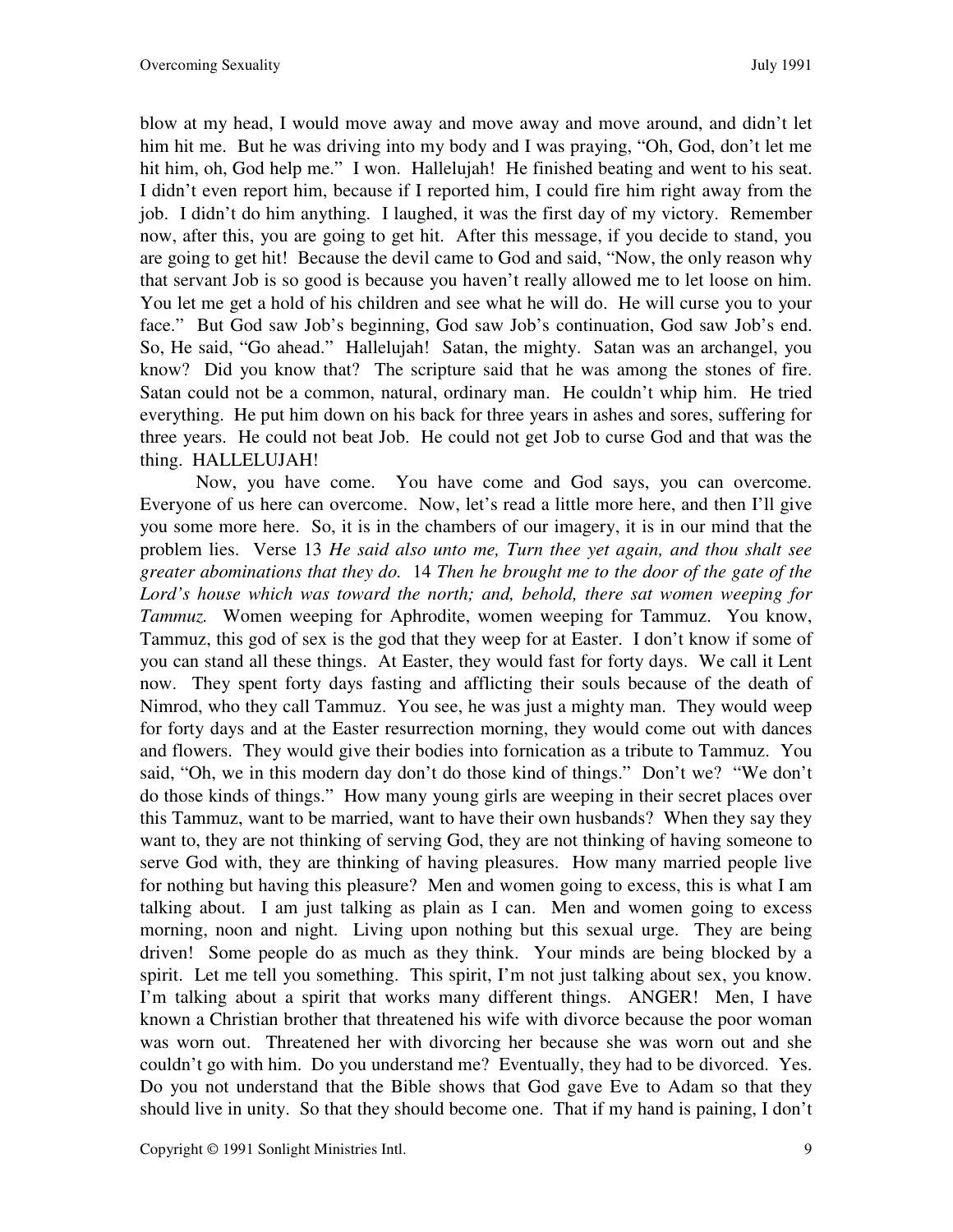demand that my hand lift a hundred pounds. I have compassion on my hand, and although I want to lift the weight, I say, "No, let me suffer! Let me suffer!" The Bible said that the marriage between man and woman is as Christ and the church, who gave Himself for the church! (Ephesians 5:25) Isn't that what the Word of God says? Hallelujah! You must give yourself! Men, you must give yourselves for your wives. Wives, you must give yourselves for your husbands. When the husbands are busy with the things of the Lord, encourage them! You must have principles in your lives. A man. Now, I am talking to the men and women, but I say a man. You cannot go on a mission with the gospel and be involved in marital relationships at the same time. You know why I am saying that? Because God shows that the way He made man is that man can only concentrate fully upon one thing at a time! The Bible says, I'm going back to I Corinthians 7:5. He says, you must fast, fast and then give yourselves to the things of the Lord, and then come back together by agreement, so that the devil does not tempt you! Hallelujah! Don't you understand what is happening?

 Now, Satan studied the human race. He looks down and he sees, ah, there is a spot of darkness there, there is one of darkness. He is going to use it. And you know what he is doing? He is using this as his greatest weapon to destroy homes! We have never seen so many homes destroyed as now. Let me tell you, brethren. I know I am not telling you anything that most of you brethren, Christian men and women who want to serve God with all your heart, you are having struggles keeping your house together, because Satan is bombarding your marriage and your lives. Many of us will not talk, we hide it. But, you don't hide it from me. I look at your face, and I look at your wife's face and I see either that she has resigned herself, she's given up, she's resigned herself to living the rest of her life on a low plain, or I see terror! Hallelujah. The woman is sick, but she must perform. That's the way some of our Christian men are doing. You know what that means? Let me tell you what it means. It means that if that woman dies or is sick or something is wrong with her, that you are going to fall. You have to go somewhere else, because you have trained yourself in a wrong, awful habit. You know what? You get a devil on top of it to help you. Many of the marriages have devils in them. There is a devil driving the man, driving the woman, hallelujah! It's not one or two women that complain to me that they are in terror. Oh, yes. A woman very close to me, came to me and told me of the terror, of the terror of her husband. She loves him, she wants him to be with her, but there is a terror in living with him, because he is taken by a devil. The devil is driving him, just like a cigarette smoker, like a drug user, like a drinker. It's no better. You see, I wouldn't be preaching this to Christian men and women, I would be ashamed, had I not known too much. Unless we stop walking by the law, the law says, "You are my wife, you must obey me, you so and so and so." Unless we start walking on a higher plain, we are lost! One of these days soon, I believe and I expect Jesus Christ to descend suddenly in His temple, in order that the world might be delivered! Some of us will be out of it, because the image of jealousy is standing at the north gate, blocking the way for the King to come in. Yes sir, the King cannot come in because the door is blocked by the image of jealousy! Hallelujah, I hope we can repent. If we can't repent, it means that we have passed, we have gone too far.

 Verse 16 *And he brought me into the inner court of the Lord's house, and, behold, at the door of the temple of the Lord, between the porch and the altar, were about five*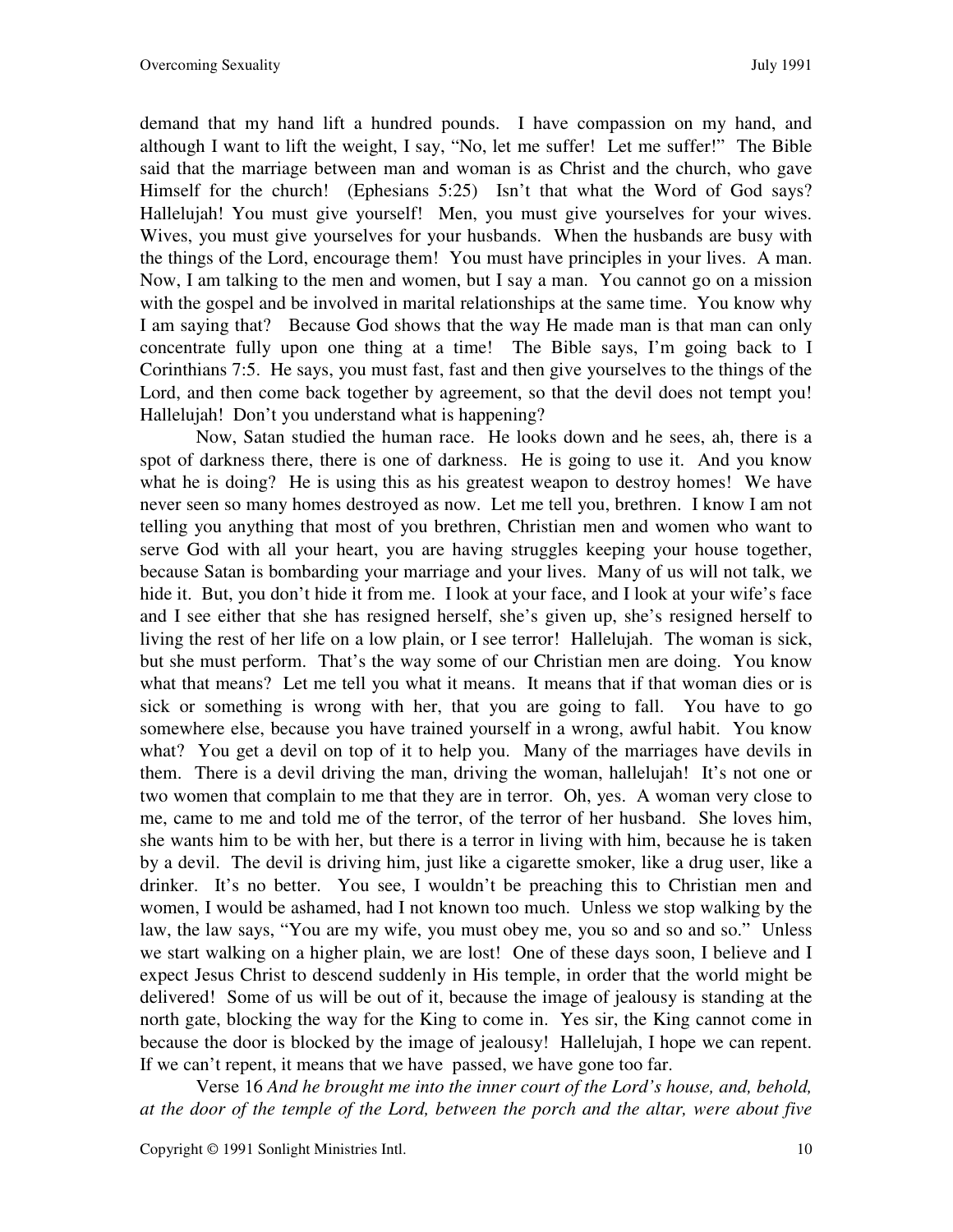*and twenty men, with their backs toward the temple of the Lord, and their faces toward the east; and they worshipped the sun toward the east.* Now, this depicts the Easter worship, you know, Easter morning, you go and worship. But, talking about the men of God, turned their backs upon the altar of God, and started worshipping the sun. We're talking about people who are worshipping their church, their religion, their holiness, their goodness before God. We're ministers of the Lord, hallelujah! You shouldn't doubt me. You see what is happening around you. Ministers are falling like falling stars. The reason why they are falling is because their perspective has not been right from the very beginning. God has been trying, calling to them, talking to them, trying His best to move them and could not move them. The fall that you see is not when the fall came. The fall came long ago, but God is only now allowing it to be shown out. I've been in the church for forty-five years, and I remember way down there, we had ministers all along who were falling, falling, falling, falling, falling. But, the church covers it up. The church says, "You must not talk it out." The church says, "Don't let the world know," and they put them away quietly. The world is knowing about some of it, it is only because it has grieved God to His heart. There is going to be a shower. There is going to be a shower. Many falling, you see, because God is displeased with His people. Now, it needs repentance, but let me show you from history, let me show you from history what has happened. Let us turn back to David. You know what happened to David? David went up. Remember, the Bible says that God testified that David was a man after My own heart. So, that means the man's heart was right with God. Are you there, brethren? You tired? Just get up and stretch your legs if you're tired, it won't bother me. He said David was a man after His own heart, meaning to say that David's heart was right with God. So, what was wrong? David went up on his roof and he looked down into another man's house and saw his wife taking a bath. His lust was so strong that he had to send and capture her. Another man's wife. Now, can you explain to me what was wrong with David? Let me tell you, the same thing that was wrong with David is the same thing that is wrong with a lot of us. Our minds are not consecrated. When the mind is consecrated it means that it is taken off all the things out there and it is put on to Christ. He said, He will keep them in perfect peace, whose mind is stayed on thee. You go and you buy a steak and you put it in your refrigerator and you go to work. All day doing your work, you don't think about the steak that you are coming home to eat, do you? You just don't think about the steak that you are coming home to. But, this is the problem. Men continuously think about the woman, women continuously think about the man. This is a sin before God that is destroying us because the problem is in the way we think! Amen. Now, we think of Solomon. I want you to read a little bit about Solomon. Let us turn to I Kings Chapter 11, and I am soon going to be through, but I want a response from you. Maybe the response is we should just pray and call out, "God have mercy upon us." But, I want a response. I Kings 11:1 *But king Solomon loved many strange women, together with the daughter of Pharaoh, women of the Moabites, Ammonites, Edomites, Zidonians, and Hittites;* 2 *Of the nations concerning which the Lord said unto the children of Israel, Ye shall not go in to them, neither shall they come in unto you: for surely they will turn away your heart after their gods: Solomon clave unto these in love.* 3 *And he had seven hundred wives, princesses, and three hundred concubines: and his wives turned away his heart.* Somebody says, "Oh, no, no. I wouldn't have seven hundred." But, have you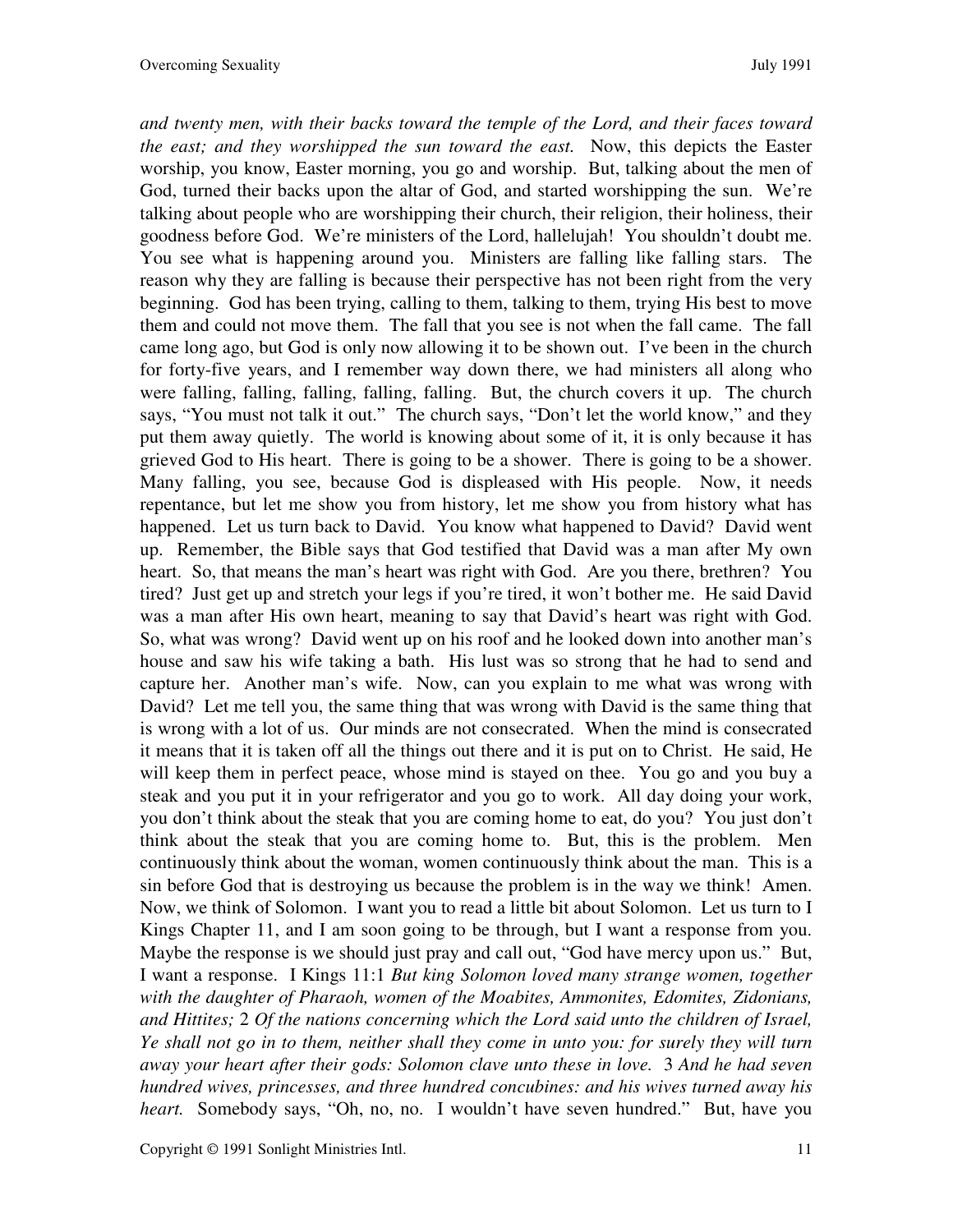ever considered how many hundred you looked at. Have you ever considered how many times your mind strayed after them? When Solomon looked at one, he would say, bring her. His men would go out and bring her, amen. That is how it went. But listen to this, verse 4 *For it came to pass, when Solomon was old,* (did I tell you something about the old man) *that his wives turned away his heart after other gods: and his heart was not perfect with the Lord his God, as was the heart of David his father. Listen to verse 5 For Solomon went after Ashtoreth* (Lord help us, you need to go home, take your dictionary, and look up Ashtoreth. All sexual gods.) *The goddess of the Zidonians, and after Milcom the abomination of the Ammonites.* Do you know to serve these gods, you had to enter into their temple and perform what they call sacramental fornication. This is what Solomon did. He went into their houses and the house of Isis, you know, the place where men and women have orgies. It's a terrible thing to think of, because these things flash to my mind. I see the brethren having orgies. Now, that's bad. You couldn't think about that. You say, "Oh, no, no no, no, no." Well, you believe me brethren, that I am seeing farther than you can see right at this time. That the people of God are, many of us are out of control, and this is what is killing our spiritual life. Verse 7 *Then did Solomon build an high place for Chemosh, the abomination of Moab, in the hill that is before Jerusalem, and for Molech, the abomination of the children of Ammon.* 8 *And likewise did he for all his strange wives, which burnt incense and sacrificed unto their gods.* Hallelujah. This is what is happening in our hearts. We are being separated from God because we allow this one great powerful demon to exercise his authority over us. We must be delivered from this god, from this worship in order to serve God in Spirit and in truth. Believe you me, I am in a position to talk to you, believe you me. Hallelujah.

 Jesus Christ spoke to the disciples in the 19th chapter of Matthew. He was speaking about divorce. The Pharisees said unto Him, verse 7 *They said unto him, Why did Moses then command to give a writing of divorcement, and to put her away?* 8 *He saith unto them, Moses because of the hardness of your hearts suffered you to put away your wives: but from the beginning it was not so.* The abundance of sin is what caused divorce. The abundance of sin causes divorce! A man has his wife and the wife goes and mixes herself with someone else. Immediately she breaks the marriage bond between them. That man is in trouble, he's in trouble. If he wants to serve God, he cannot mix himself with harlotry. If he wants to serve God, he will have to regain her to Christ. When you girls think about marriage, think about these things. A man comes and he makes a commitment before God and before the people. That man must have a firm spiritual nature imbedded in him, so that you will know that he's not going to break that commitment. When you marry a woman, you must make sure that you marry someone who has a firm commitment, rooted and grounded in the character of God. That she is not going to break that commitment. Hallelujah, because we are being tried now. All of our foundations are being shaken. Do you hear me? All of our foundations are being shaken and God is saying to us, "Stand now if you can stand!" And if you can't stand, then you will be among those who get on the sidelines. We want to be the overcomers that God speaks about. Every one of us here has the capacity to be the overcomer. God is saying to us, "Overcome this body first. Don't try to go and overcome anybody out there." You know, some of us want to overcome spirits. "We are overcomers, we